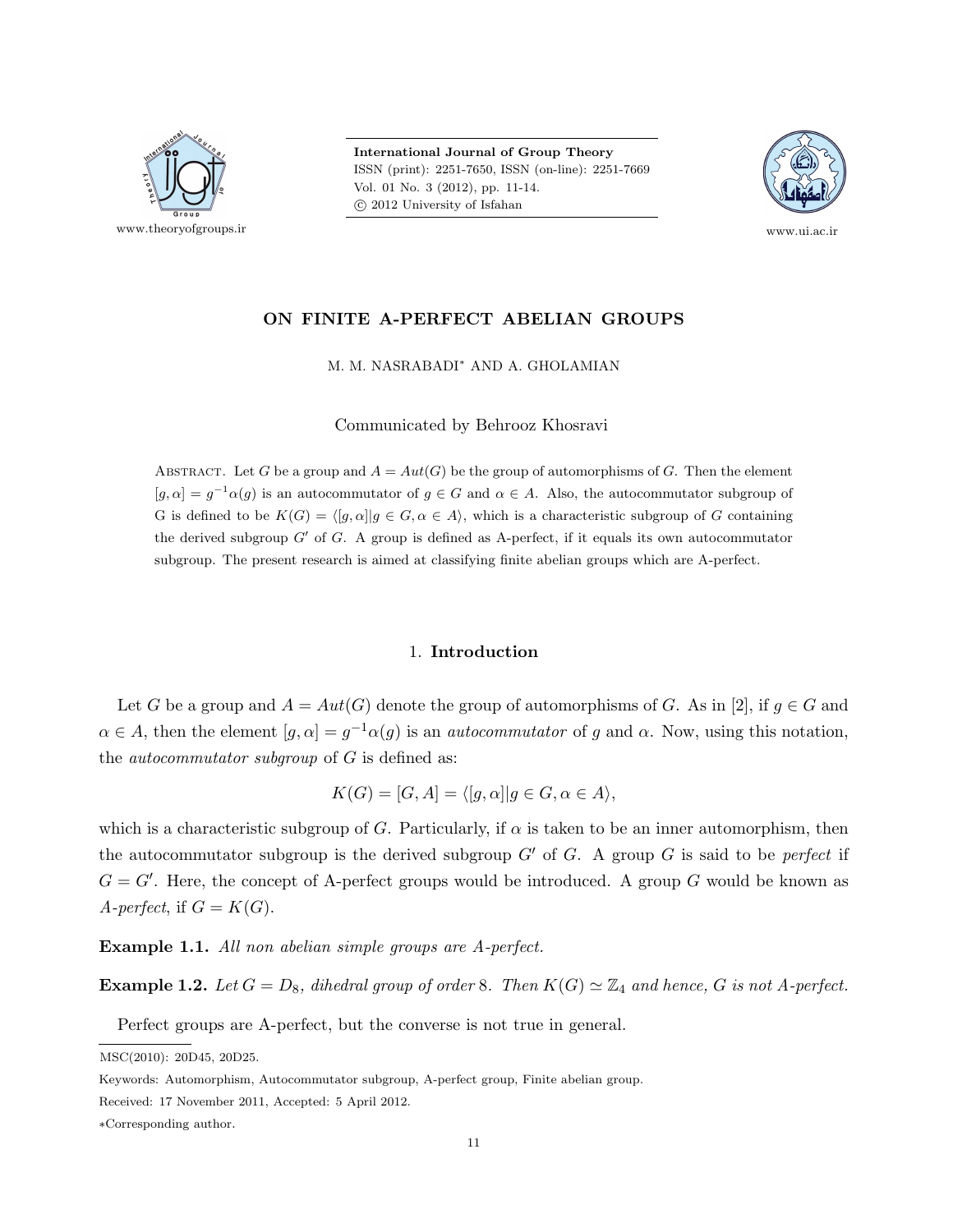Example 1.3. One can easily check that

 $K(\mathbb{Z}_3) = \mathbb{Z}_3$ ,  $K(\mathbb{Z}_2 \times \mathbb{Z}_2) = \mathbb{Z}_2 \times \mathbb{Z}_2$  and  $K(Q_8) = Q_8$ , where  $Q_8$  is generalized quaternion group of order 8.

The present paper is aimed at classifying finite abelian groups which are A-perfect.

### 2. Preliminary Results

We begin with some useful results that will be used in the proof of our main theorem. Throughout this paper  $\mathbb{Z}_n = \{ [0], [1], [2], \ldots, [n-1] \}$  for any natural number n. To be brief,  $([k]_n, [k']_m)$  of group  $\mathbb{Z}_n \times \mathbb{Z}_m$  would be indicated as  $(k, k')$ , where  $k \in \{0, 1, 2, \ldots, n-1\}$  and  $k' \in \{0, 1, 2, \ldots, m-1\}$ .

**Lemma 2.1.** *i*) Let H and T be two groups. Then,

 $K(H) \times K(T) \subseteq K(H \times T)$ .

ii) Let H and T be finite groups such that  $(|H|, |T|) = 1$ . Then,

$$
K(H) \times K(T) = K(H \times T).
$$

*Proof.* i) For  $\alpha \in Aut(H)$  and  $\beta \in Aut(T)$  we define the automorphism  $\alpha \times \beta$  of group  $H \times T$ , given by  $(\alpha \times \beta)((h,t)) = (\alpha(h), \beta(t))$  for all  $h \in H$  and  $t \in T$ . It is easy to check that  $([h,\alpha],[t,\beta]) =$  $[(h, t), \alpha \times \beta]$ . This implies the result.

ii) It is sufficient to prove  $K(H \times T) \subseteq K(H) \times K(T)$ . It is easy to check that  $\gamma|_H \in Aut(H)$  and  $\gamma|_T \in Aut(T)$ , for all  $\gamma \in Aut(H \times T)$ . Now  $[(h, t), \gamma] = ([h, \gamma|_H], [t, \gamma|_T])$ , for all  $h \in H$  and  $t \in T$  and  $\gamma \in Aut(H \times T)$ . This implies the result.

In lemma 2.1(i), the equality is not true in general and the converse of lemma 2.1(ii) do not hold, as can be seen by the following examples.

**Example 2.2.** Let  $H = T = \mathbb{Z}_2$ . Then  $K(H) = K(T) = \langle 0 \rangle$ , but  $K(H \times T) = \mathbb{Z}_2 \times \mathbb{Z}_2$ .

**Example 2.3.** Let  $H = T = \mathbb{Z}_3$ . Then  $K(H) = K(T) = \mathbb{Z}_3$  and  $K(H \times T) = \mathbb{Z}_3 \times \mathbb{Z}_3$ .

The following corollary is the immediate result of the above lemma.

**Corollary 2.4.** If H and T are A-perfect groups, then so is  $H \times T$ .

**Lemma 2.5.** ([1]) If G is a finite cyclic group, then  $K(G) = G^2$ .

**Corollary 2.6.** If G is a finite abelian group of odd order, then G is  $A$ -perfect.

*Proof.* G is a direct product of finitely many  $\mathbb{Z}_{p^t}$ , where p is an odd prime number and  $t \geq 1$ . Hence, the result is true due to lemma 2.5 and corollary 2.4.

**Lemma 2.7.** ([1]) For all nonnegative integers  $n > m_1 \geq \cdots \geq m_k$ ,

 $K(\mathbb{Z}_{2^n}\times\mathbb{Z}_{2^{m_1}}\times\mathbb{Z}_{2^{m_2}}\times\cdots\times\mathbb{Z}_{2^{m_k}})=\mathbb{Z}_{2^{n-1}}\times\mathbb{Z}_{2^{m_1}}\times\mathbb{Z}_{2^{m_2}}\times\cdots\times\mathbb{Z}_{2^{m_k}}.$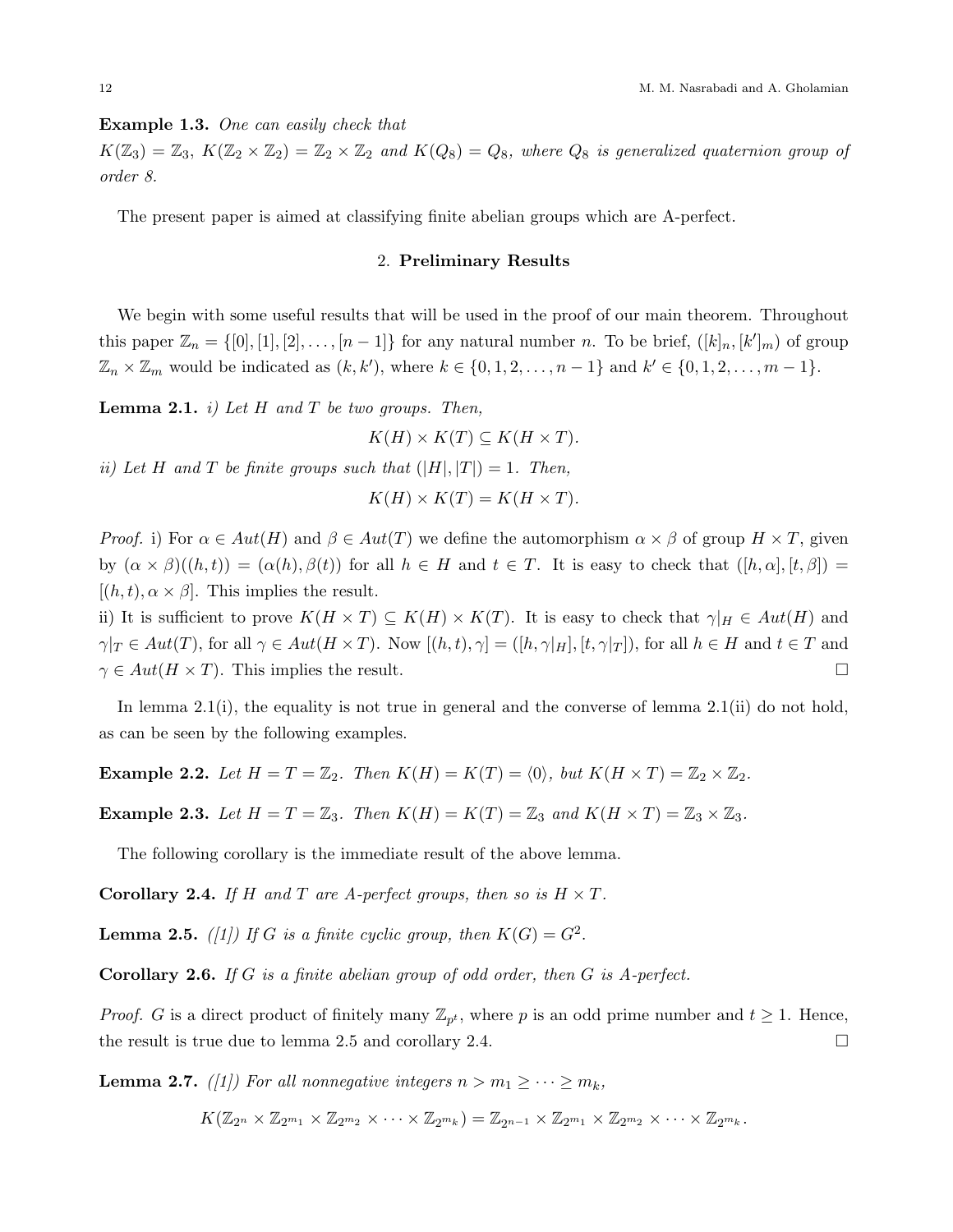**Lemma 2.8.** For all nonnegative integers  $n \geq m_1 \geq m_2 \geq ... \geq m_k$ ,

$$
K(\mathbb{Z}_{2^{n}}\times\mathbb{Z}_{2^{n}}\times\mathbb{Z}_{2^{m_1}}\times\mathbb{Z}_{2^{m_2}}\times\cdots\times\mathbb{Z}_{2^{m_k}})=\mathbb{Z}_{2^{n}}\times\mathbb{Z}_{2^{n}}\times\mathbb{Z}_{2^{m_1}}\times\mathbb{Z}_{2^{m_2}}\times\cdots\times\mathbb{Z}_{2^{m_k}}.
$$

*Proof.* We define the automorphisms  $\alpha, \alpha', \beta_1, \beta_2, ..., \beta_k$  of the group  $\mathbb{Z}_{2^n} \times \mathbb{Z}_{2^m} \times \mathbb{Z}_{2^{m_1}} \times \mathbb{Z}_{2^{m_2}} \times \cdots \times \mathbb{Z}_{2^{m_k}}$ , given by  $\overline{\mathcal{O}}$ 

$$
\alpha((a, b, c_1, \ldots, c_k)) = (a + b, b, c_1, \ldots, c_k), \alpha'((a, b, c_1, \ldots, c_k)) = (a, a + b, c_1, \ldots, c_k),
$$
  
\n
$$
\beta_1((a, b, c_1, \ldots, c_k)) = (a, b, a + c_1, c_2, \ldots, c_k),
$$
  
\n
$$
\beta_2((a, b, c_1, \ldots, c_k)) = (a, b, c_1, a + c_2, c_3, \ldots, c_k),
$$
  
\n
$$
\vdots
$$
  
\n
$$
\beta_k((a, b, c_1, \ldots, c_k)) = (a, b, c_1, c_2, \ldots, c_{k-1}, a + c_k),
$$
  
\nfor all  $a, b \in \{0, 1, 2, \ldots, 2^n - 1\}$  and  $c_i \in \{0, 1, 2, \ldots, 2^{m_i} - 1\}, 1 \le i \le k$ . Clearly  
\n
$$
(a, 0, \ldots, 0) = [(0, a, 0, \ldots, 0), \alpha], (0, b, 0, \ldots, 0) = [(b, 0, \ldots, 0), \alpha'],
$$
  
\n
$$
(0, 0, c_1, 0, \ldots, 0) = [(c_1, 0, \ldots, 0), \beta_1],
$$
  
\n
$$
(0, 0, 0, c_2, 0, \ldots, 0) = [(c_2, 0, \ldots, 0), \beta_2],
$$
  
\n
$$
\vdots
$$
  
\n
$$
(0, 0, 0, \ldots, 0, c_k) = [(c_k, 0, \ldots, 0), \beta_k].
$$
  
\nThese imply that

$$
\mathbb{Z}_{2^n}\times\mathbb{Z}_{2^m}\times\mathbb{Z}_{2^{m_1}}\times\mathbb{Z}_{2^{m_2}}\times\cdots\times\mathbb{Z}_{2^{m_k}}\subseteq K(\mathbb{Z}_{2^n}\times\mathbb{Z}_{2^n}\times\mathbb{Z}_{2^{m_1}}\times\mathbb{Z}_{2^{m_2}}\times\cdots\times\mathbb{Z}_{2^{m_k}})
$$

and lead to the result.  $\Box$ 

### 3. The Main Results

**Theorem 3.1.** A finite abelian group G is A-perfect if and only if  $G \simeq \mathbb{Z}_{2^n} \times \mathbb{Z}_{2^{n}} \times \mathbb{Z}_{2^{m_1}} \times \mathbb{Z}_{2^{m_2}} \times$  $\cdots \times \mathbb{Z}_{2^{m_k}} \times H$  for some nonnegative integers  $n \geq m_1 \geq m_2 \geq \cdots \geq m_k$ , where H is a finite abelian group of odd order.

Proof. The necessary condition follows from Lemma 2.8, Corollary 2.6 and Corollary 2.4. Now, for the reverse conclusion, we assume that G is not a product of  $\mathbb{Z}_{2^n}\times\mathbb{Z}_{2^m}\times\mathbb{Z}_{2^{m_1}}\times\mathbb{Z}_{2^{m_2}}\times\cdots\times\mathbb{Z}_{2^{m_k}}\times H$ . So, it is  $\mathbb{Z}_{2^t} \times \mathbb{Z}_{2^{s_1}} \times \mathbb{Z}_{2^{s_2}} \times \cdots \times \mathbb{Z}_{2^{s_r}} \times N$ , for all nonnegative integers  $t > s_1 \geq s_2 \geq \cdots \geq s_r$ , where N is a finite abelian group of odd order. Lemma 2.1 implies that  $K(\mathbb{Z}_{2^t} \times \mathbb{Z}_{2^{s_1}} \times \mathbb{Z}_{2^{s_2}} \times ... \times \mathbb{Z}_{2^{s_k}} \times N) =$  $K(\mathbb{Z}_{2^t} \times \mathbb{Z}_{2^{s_1}} \times \mathbb{Z}_{2^{s_2}} \times \cdots \times \mathbb{Z}_{2^{s_k}}) \times K(N)$ . Now the group G is not A-perfect due to Lemma 2.7. Hence, the proof is completed.  $\Box$ 

The following corollary is the immediate result of the above theorem.

**Corollary 3.2.** For all natural numbers n and k, such that  $k > 1$ , if  $G = \mathbb{Z}_n \times \ldots \times \mathbb{Z}_n$  $k - times$ , then G is A-perfect.